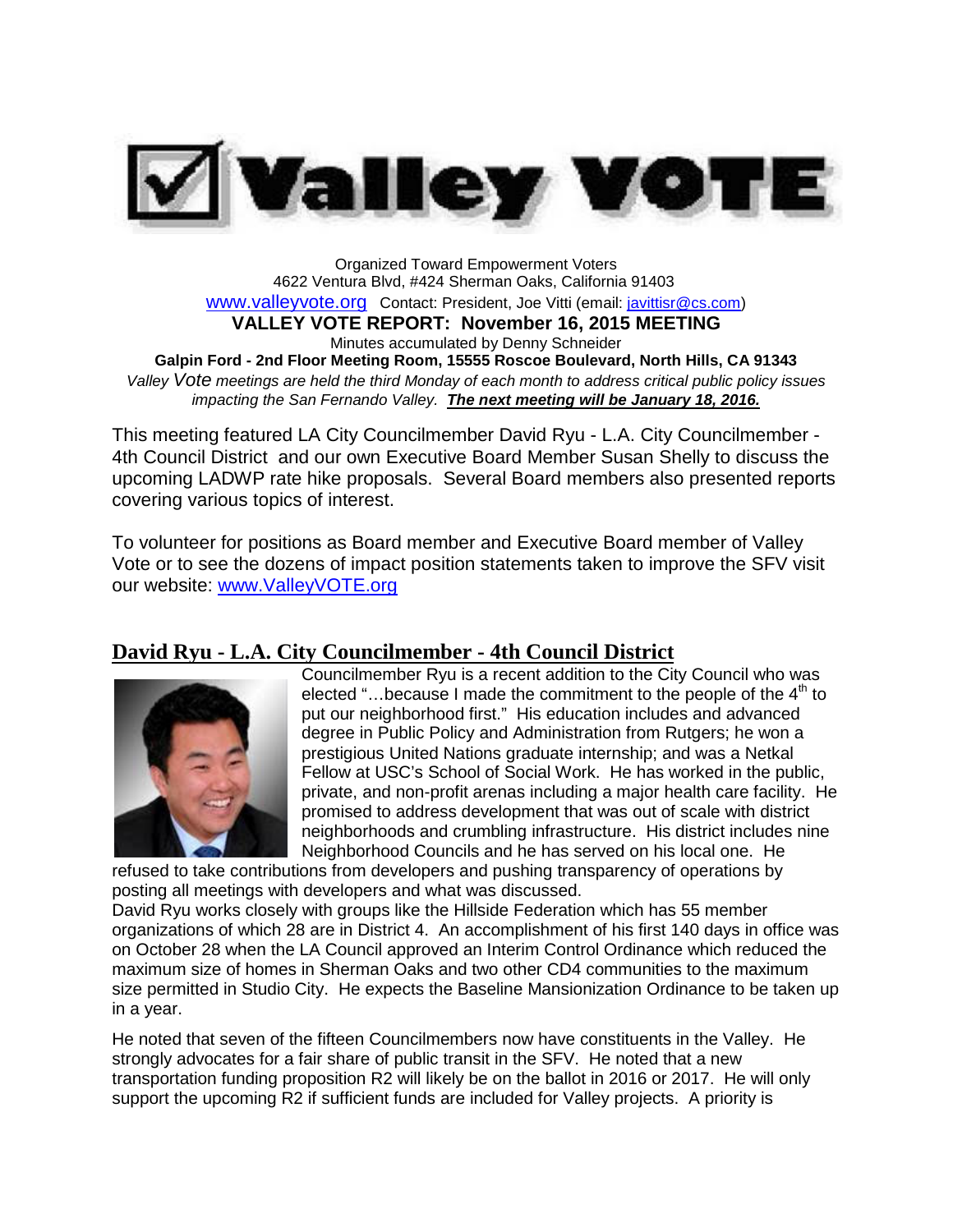conversion upgrade of the Orange Line to rail with adequate grade separation and station access including for the disabled. The Orange Line is one of the highest usages. Project phasing of the changeover will require special attention, but it is a problem we want to have. Of the 88 Metro stations only 2 are currently in the Valley.

Councilmember Ryu is on the forefront of LA preparation for the upcoming El Nino. He is adamant about establishing disaster preparedness plans in advance of their need and directed everyone to ElNinoLA.com for details. He urged everyone to sign up for text message warnings. Most of the hillside areas from Sherman Oaks to Los Feliz are within his district. Over six months ago he asked, and was ensured that the Emergency Management Office, Department of Public Works, and most other Departments have been preparing response plans along with placement of equipment to combat disasters. El Nino publicity didn't start until two weeks ago because the City didn't want to conflict with "fire season" safety messages. Substantial work is being done to clean storm drains and protect the sewer system from debris.

Charter reform is required to change the LADWP relationship with our City. This would be very complex. He has not decided on the validity of the rate hikes, but he is concerned. He is awaiting full reports on this subject.

Affordable housing is a complex issue, but we are not getting enough housing for the costs expended. He supports the Mayor's initiative for affordable housing, but we need to work protect existing affordable housing as well. He is concerned that some large developments had long time -20 or 30 year requirements to provide affordable housing that are now expiring. This needs to be addressed. He supports the concept of CRA to use local money to remove blight. However he feels that there must be a return of CRA grants when the properties are sold at a profit.

# **Susan Shelley, Columnist LA Daily News – LADWP Rate Hikes**



Susan Shelley is a columnist covering numerous issues of interest to local residents. She is also an executive board member of Valley VOTE. She has taken the lead for the evaluation of a series of LADWP rate hikes that amount to at least 30% over the next five years in addition to a 4% water cost increase applied because fixed water costs are spread over a smaller total usage due to conservation.

She raised the primary issue that this has a great impact on Valley users due to the weather and is concerned about LADWP efficiencies and salaries paid by this independent LA City department.

She highlighted the salary gap between those paid to LADWP workers and the average salaries of workers in the same categories as reported by the bureau of labor statistics. LADWP rates are about 155% on average above values paid for similar positions around the country and other local utilities. LA City unions are demanding parody with LADWP workers instead of calling for a freeze of these overpayments.

Susan Shelley noted that six to seven percent of the rate increases will be used for further salary increases for the LADWP employees.

Examples of the gap include:

Management Analyst 66% above normal at \$179,800 annual salary including benefits. Plumber at LADWP \$184,000 versus \$78,000 nominally.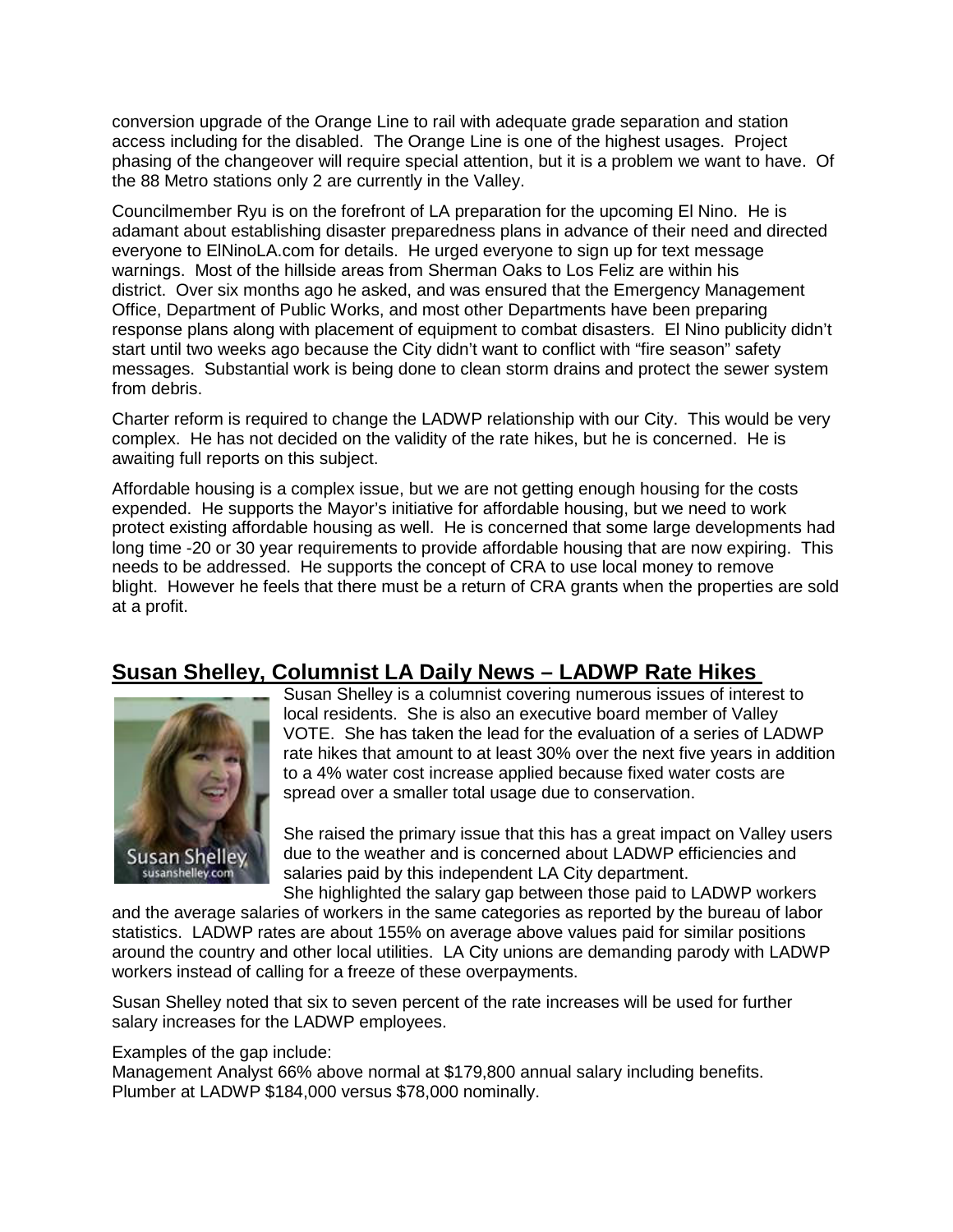Senior Clerk typists receive \$90,000

Prop 218 established a 2/3 vote requirement to impose taxes. LADWP customers are experiencing a manipulation or back door approach to negate the need for a public vote to increase taxes. This entire rate increase is expected to be voted upon by the LADWP Commission before the City Council formally approves the increase.

The rate increase is expected to total about \$250 million revenue. This increase happens to be about the same as the 8% transfer of electrical power revenues (\$273 million) which are transferred annually to the LA City General fund by LADWP. Above and beyond this "transfer of surplus funds" ratepayers also pay a 10% utility tax.

Further examinations of the rate increases will be made and a position paper issued by Valley VOTE/

## *Valley VOTE Committee Reports:*

#### **Victor N. Viereck- Affordable Housing**

Public officials have recently been expressing the need for more so called affordable housing. They do not seem to fully understand the economics of the policies they impose on property owners. Officials arrange making loans and grants on apartments in order to establish long term affordable housing rent limits, even though such properties are already under rent control, like the Los Angeles Rent Stabilization Ordinance. The Affordable Housing covenants are more restrictive than the RSO, and are for a term of 40 years.

Upon recording the loan and covenant to a property, copies of the important details (such as the 40 years and the rent limit levels) are not and have not been provided to the property owners for 20 (yes, twenty) years, so the owners are not aware of the significant and costly details. The loans were made through the California Redevelopment Agency, which was recently eliminated by Governor Brown. After twenty years of the CRA and Los Angeles Housing Department failing to notify the apartment owners of the Covenants, a newly hired agency (Urban Futures Bond Administration, Inc.) e-mailed the details (on 9/28/2015) to the property owners. They are now requiring the owners to restrict a total of 100% of the units on the property that LAHCID has on record, and do a 2014 compliance report by October 26, 2015 (that date has been adjusted to January 15, 2016). Fortunately, on one of the two properties Urban Futures erroneously indicated one less unit regarding total units, and possibly restricted units.

In spite of the building rents already being limited to lower rent by the Rent Stabilization Ordinance, the newly forced "affordable housing" rent limits would create a loss compared to current gross rents of over 13%. Compared to Net Cash Flow (after expenses) the rent limits would take away (eliminate) 26.75%. If the rent limits are removed after having been imposed, the Rent Stabilization Ordinance would prevent the rents from moving back up to where they were.

The agreement includes two covenants that should be very helpful to the property owners. Included in item #6 it says "The covenants contained herein are further intended to be equitable servitudes that are part of an equitable plan for the development of property in the Project Area, which plan both burdens and benefits the Site". Included in item # 7 it says "Participant and its successors and assigns shall have the right to consent and agree to changes in, or eliminate in whole or in part, any of the covenants or restrictions contained in this Agreement ……"

A consequence not yet revealed as of the day I'm writing this is, for any and all existing tenants who do not qualify for the so called Affordable Housing, do they have to be evicted? That really would create another legal nightmare for the property owners. Also, because of having lived in rent controlled apartments, moving would result in higher rent wherever they move to.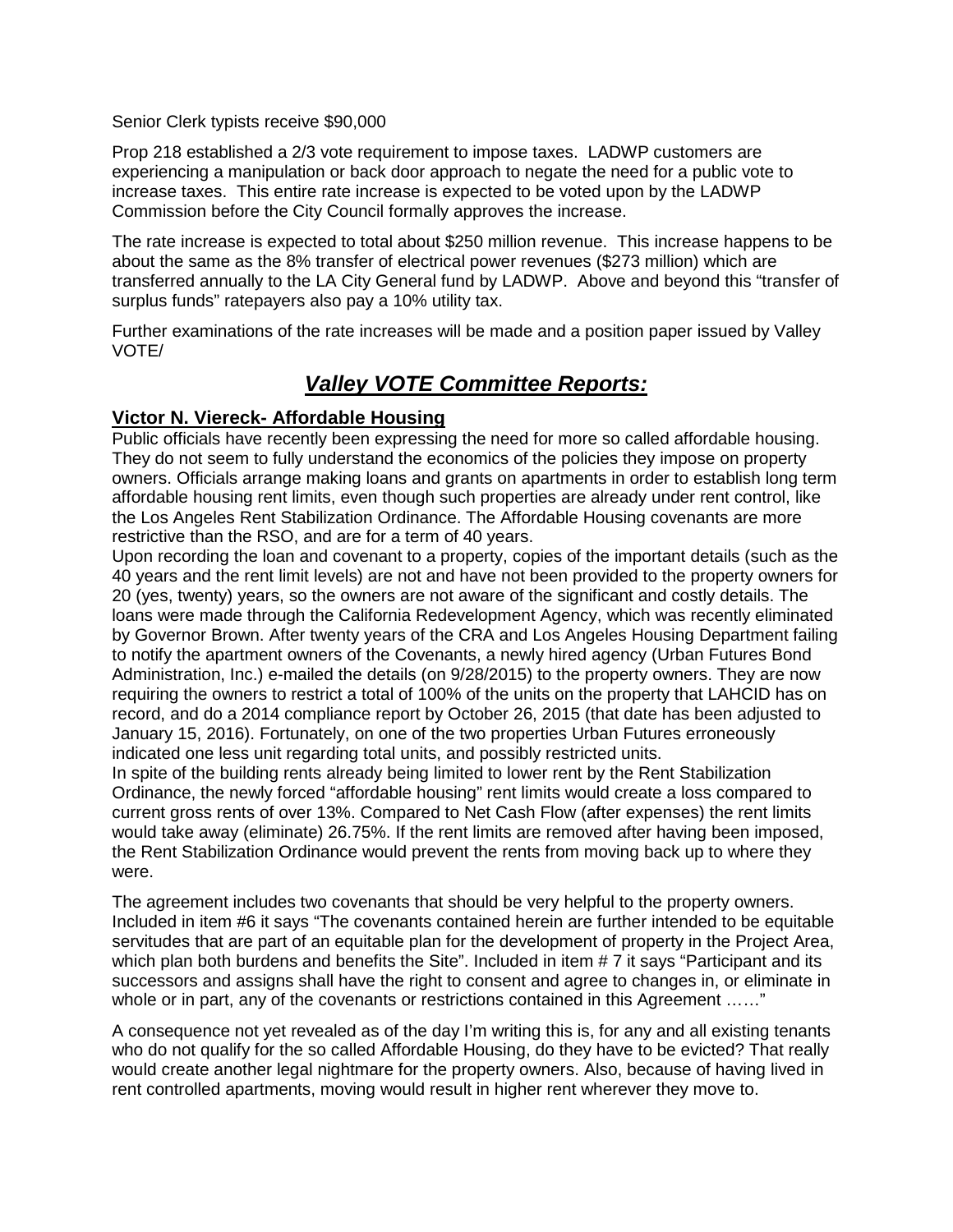A severely expensive impact the officials do not seem to realize such agreements can have, including property tax revenue is the devaluation of property assessed value due to the rent limits. Any and all reduction of rent reduces income tax revenue. After being sold someday, the reduced rents on just the two properties would reduce property tax by about \$2,500.00 a year compared to what it would have been. That revenue consequence should be considered based on the effect it would have by the multitude of apartments being newly subjected to the covenants. For recently sold properties, every \$1.00 difference in monthly rent can easily make a \$1.50 difference in annual property tax revenue. That's considering a Gross Rent Multiplier of 10, and an effective 1.25% effective property tax rate. Changes in how much rent is collected have a more immediate impact on federal and state income taxes federal and state governments collect.

Victor N. Viereck For additional info: Victor N. Viereck, CPA 12702 Tiara Street, Valley Village, CA 91607 [\(818\) 985-9174](tel:%28818%29%20985-9174) [vicviereck@sbcglobal.net](mailto:vicviereck@sbcglobal.net)

#### **Ralph Kroy, Sunshine Canyon**

The landfill is located at 14747 San Fernando Road, West of the I-5 and the 14 freeway intersection. The facility is owned and operated by Republic Services Inc., as the BFI Sunshine Canyon Landfill (a subsidiary). The landfill is jointly operated under a combined Los Angeles City and County permit. It is among the top 10 of the largest landfills in the United States. It is also virtually across the street from one of the largest water treatment plants in the country.

The landfill continues to receive more an more complaints and violations from the SCAQMD. For the last three years, Sunshine Canyon Landfill has been 23-1/2 times worse than the fifteen other landfills combined within the 10,500 squire miles that the SCAQMD oversees.

Landfill gas odors and health impacts are of the magnitude that something must be done. The landfill has requested, and has been granted approval to use a pilot, one year Alternate Daily Cover (ADC) Project, using Geosynthetic Panels. This is beneficial to the landfill by not adding nine inches of daily cover dirt so that much more garbage collected in the landfill. On Thursday, November 12th, a meeting was held at which the first set of results of odor reporting after the new covering was used. Odors reported were worse than the previous month. The landfill operator was then redefining how the odors were noted / recorded by the public and the SCAQMD.

Also, Mike Piazza of the LAUSD, reported that the Van Gogh Elementary School now has a positive pressure air system, so that all of the air in the classrooms is filtered. This has provided some help, but has not solved the total odor problem. He also stated that the government agencies are not doing enough, soon enough.

Ralph Kroy [REKroy@aol.com](mailto:REKroy@aol.com)

#### **Ernie Hilger – Veterans**

A 700 acre site was established for Veteran homes and support in 1888.

In the earlier part of this century the expansive Veterans Administration properties in West Los Angeles were being leased out for non-Veteran purposes to the detriment of those Veterans in need of a home and support services. The Annenberg Foundation issued a detailed report identifying many inappropriate uses and ACLU along with six prestigious law firms filed several lawsuits by the on behalf of the Veterans resulting in rededication of the facilities for veterans and their families.

A Veterans Service Organization Coalition composed of the following eight congressionally chartered VSO organizations consisting of Disabled American Veterans(DAV), in concert with